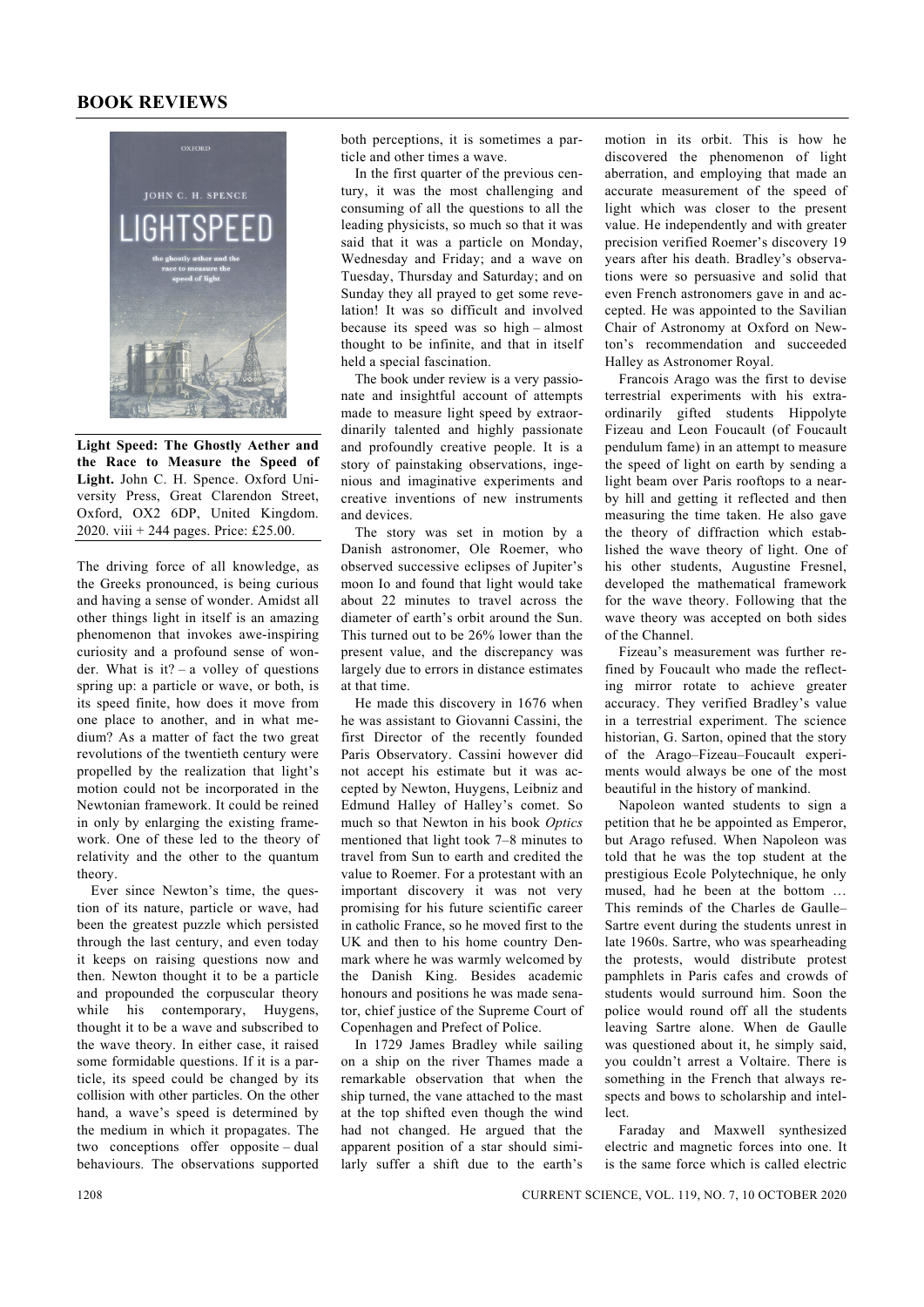when it is due to electric charges at rest and magnetic when charges are moving. Maxwell synthesized the laws of Coulomb, Ampere and Faraday to formulate the equations of electromagnetic theory. The most revolutionary prediction of the theory was that light was an electromagnetic wave that propagated in vacuum and had a universally constant velocity.

 True, the wave's speed remains the same irrespective of observer's motion so long as the medium in which it propagates does not change or move. Thus a hypothetical medium called the aether was proposed for light to propagate in. Does it remain stationary or is it dragged along partially or fully by the earth as it moves in its orbit around the Sun? The question was to devise an experiment to measure the earth's motion relative to the aether.

 Albert Michelson conceived a beautiful interferometric experiment in which a light beam was split into two; one part follows the original horizontal path and the other goes in an orthogonal direction. At equal distances on either side, mirrors are placed from which light got reflected back. By observing interference fringes it could be determined whether the reflected light arrived at the same time or there was a time-lag.

 Michelson collaborated with Edward Morley for a decade repeating this experiment, every time getting the same null result that light arrived at the same time. There was no relative motion detected between the earth and the aether. This was the famous Michelson–Morley experiment. It was hugely frustrating for Michelson who expected that the earth's motion should show up.

 It is the greatest salute to Michelson's ingenuity that one of the greatest discoveries of all times – gravitational waves – was made by the instrument (Laser Interferometer Gravitational wave Observatory, LIGO, one of which is also being built in India), a laser powered and enormously refined version of his interferometer. Michelson toiled over a decade while the present team of international scientists has taken more than half a century to detect gravitational waves by a terrestrial experiment

 On the other hand Maxwell's theory predicted that light velocity was always constant irrespective of whether the observer moved towards or away from it. The null result of the Michelson–Morley experiment was a positive result for

Maxwell's theory, verifying one of its most outrageous predictions – velocity of light is constant.

 This conflicted with Newtonian mechanics where velocities added up as  $w = u + v$ , implying no velocity could be constant for all observers. Thus there was a serious and irreconcilable conflict between Newton and Maxwell. The best of the minds including the great Henri Poincaré and Hendrik Lorentz were entirely taken up by this conflict. So much so that they worked out various properties and effects like length contraction and slowing down of clocks if light's speed were constant. Sadly they hesitated to declare that light speed was a universal constant. They hesitated because they were the two greatest scientists of the day and had a great reputation earned over a lifetime that was at stake. That cost them heavily, a rightful claim on discovery of one of the fundamental theories of physics.

 At this juncture when the atmosphere was fully charged and pregnant for a new discovery, there came a young man, a clerk in the patent office in Bern, who pronounced that the velocity of light was a universal constant that bound space and time into one whole, space–time. That was Einstein and so was born his famous theory of special relativity – a new theory of mechanics. It shook our concepts of space and time, and a new paradigm of four dimensional space–time had to be adapted in place of three space and one time without any connection between them.

 (The simplest common sense way to understand all this is to appreciate that space and time are both universal entities which means they are the same for all and equally shared by all. All universal entities must be related through a universal relation. What relates space and time is speed and hence it should be universally constant. Maxwell's theory identifies this with the speed of light.)

 What else is universal which could be further synthesized? The answer is gravity which is felt by all massive particles by Newton's famous inverse square law. Include light as well in the gravitational interaction, i.e. light must also feel it like any other particle. Light moves freely in space with constant speed which cannot change, so the only way it can feel gravity is that gravity must bend/curve space. The contribution that singles out Einstein from all other great scientists is his theory of general relativity in which gravity is described by curvature of space–time – Einstein's theory of gravitation. It is not for nothing that Paul Dirac said: it was the greatest feat of human thought!

 Aether was hypothesized as a medium for light to propagate in. Then arose the question of measuring the motion of objects like the earth relative to the aether. The famous Michelson–Morley experiment showed that there was no relative motion between the aether and the earth. And hence it was concluded that there was no aether.

 (Against the popular belief and unquestioning general audience, we would like to say that this is an erroneous inference. True, what the experiment showed was that one could not measure earth's motion relative to the aether. That was simple because aether was present everywhere, it could not be separated from the earth. Therefore it could not serve as a reference frame to measure any motion. On the other hand, it was a universal medium which could neither be changed nor moved and hence any wave that propagated in it would have universal speed.

 This however does not mean aether does not exist, all it says is that it is no good to measure motion relative to it.)

 In more sophisticated physical theories, the term being used is vacuum. Presence of matter produces quantum fluctuations in it and hence it has physical structure. Like the aether this is omni present, and hence cannot serve as a reference frame to measure motion.

 All general relativity literature has one profoundly wrong statement, as Sun



Ole Roemer (From Google Images)